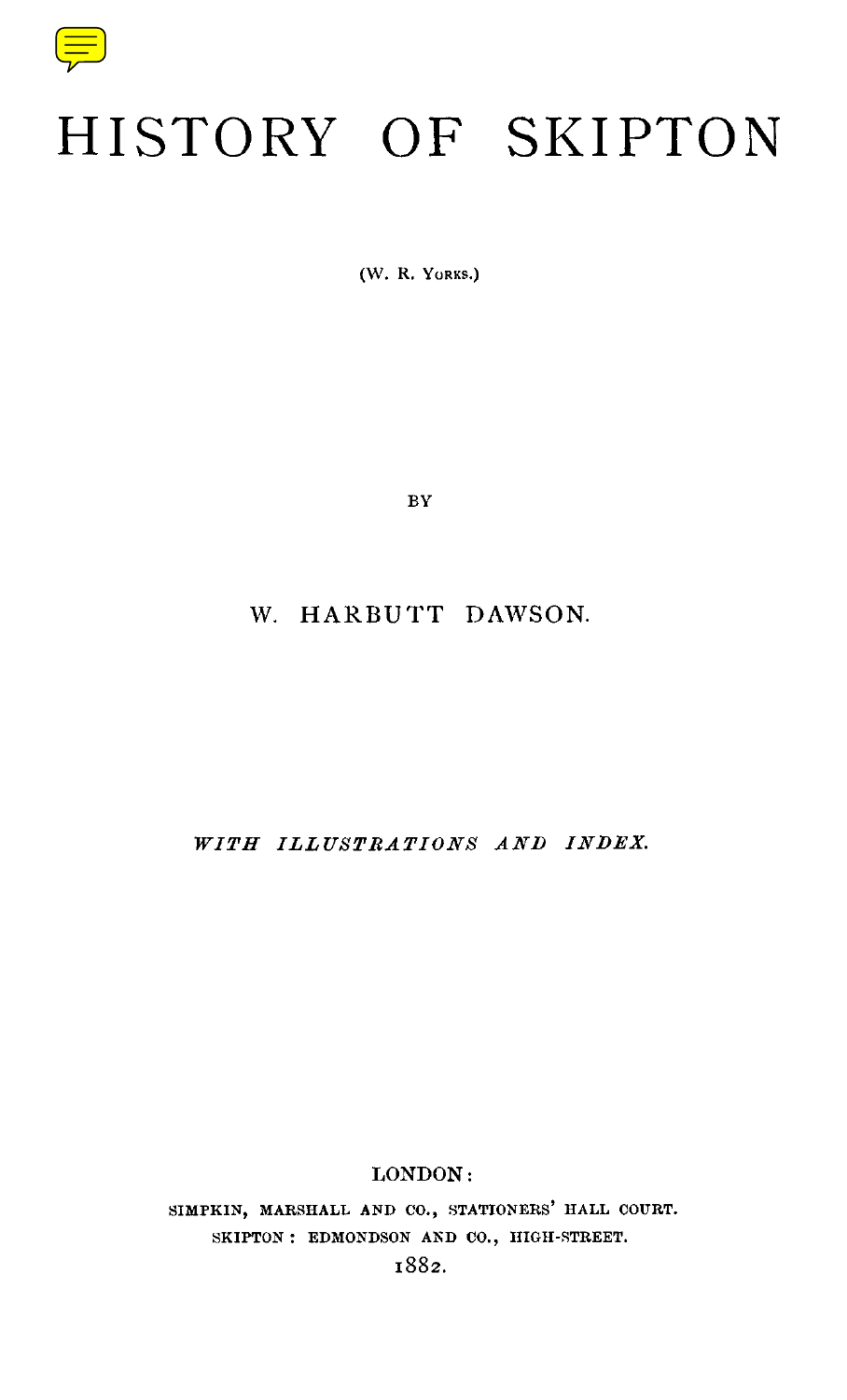

*PREFACE.*

**BEFORE I began the preparation of this book, it had always been to m e matter for surprise that the history of Skipton had continued so long unwritten. The annals of our ancient town being so remarkable, and the material so abundant, it seemed unaccountable that a History of Skipton was not in existence even before Dr . Whitaker gave to the world his inimitable History of the Antiquities of Craven. As** *<sup>a</sup> comprehensive history of the district, that learned and laborious work will long hold an undisputed position. But necessarily it fails to do adequate justice to individual places, and least of all does it meet the want of Craven's capital. It was the knowledge, therefore, that a separate and full History of Skipton was felt to be a real need which led to the undertaking of the present work.*

Moreover, since the time when Dr. Whitaker wrote, eighty years have run their course, and in that period the material available for topographical works has greatly increased. It would, indeed, have been an act of presumption, to say the least, to have projected this work if I had been unable to record anything further regarding our town than has been before the reading world for eighty years. But in undertaking the present History, it was a very gratifying circumstance that I came across a large amount of what may be termed new information about Skipton, as well as about the many stirring events, military and otherwise, of which it has been the scene in bygone years, and about those worthy men and women who, issuing from this secluded district, have in various ways gained for themselves enduring fame and honour. My aim has throughout been to avoid, as much as might be, repetition of matter already well known, and to introduce facts and incidents with